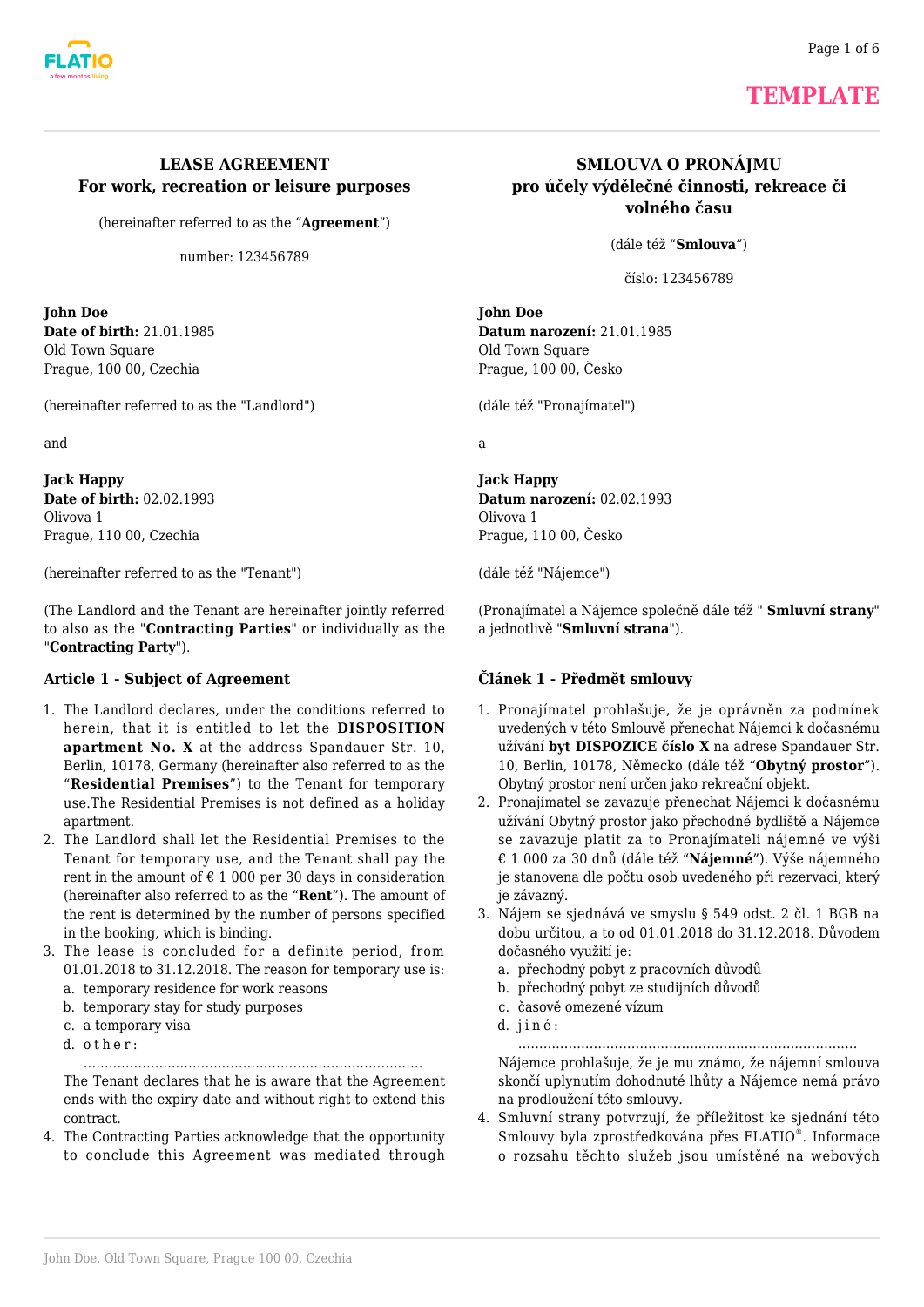

## **TEMPLATE**

FLATIO® . Information about this application whose owner and operator is Flatio, s.r.o., company identification No.: 038 88 703, (hereinafter also referred to as the "**Operator**") is on the Operator´s website. The General Terms and Conditions (hereinafter also referred to as the T&C) constitute an integral part hereof. The Operator is entitled to change these T&C. FLATIO*®* users must be notified by e-mail are entitled to decline the changes within 10 days of the notification. The new T&C must be published on www.flatio.com. The changes become effective as of the date of the change.

- 5. Unless the Contracting Parties agree otherwise in writing, they undertake to present themselves for the handover of the Residential Premises (a) at 11:00 am on the first day of the lease period if the lease commences, and (b) at 05:00 pm on the last day of the lease period if the lease ends.
- 6. The Contracting Parties undertake to draw up a handover certificate on the handover of the Residential Premises, whose sample is available for the Contracting Parties to download at FLATIO® .
- 7. The Tenant in the mode Flatio For Business (F4B) may temporarily grant his residence to the cooperating persons (e.g. to his employees) without the prior consent of the Landlord, subject to the following conditions:
	- a. The Tenant" right under the previous sentence does not create the right of the Tenant to rent the Residential Premises without the prior written consent of the Landlord;
	- b. The maximum number of people using the Residential Premises will not exceed the maximum number specified by the Landlord through FLATIO<sup>®</sup>;
	- c. The Landlord has the right to information about persons who use the Residential Premises (name, date of birth, profession and residence) and the tenant is obliged to specify this information through FLATIO® .
- 8. The Tenant is fully responsible for the damage caused by him in the Residential Premises and is obliged to pay the entire amount of the damage to the Landlord at the latest upon termination of the lease (before handing over the Residential Premises back to the Landlord). If the Tenant does not do so, the Landlord is entitled to the payment of interest on arrears, the amount of which is 0.1% per day of the amount due, starting on the third day from the end of the lease. The Contracting parties can agree on a security deposit to cover possible damages incurred during the lease. Details are set out in Annex No. 2 to this Agreement. If the agreed amount of the deposit is  $0 \in$ , none of the provisions of Annex No. 2 shall apply.

#### **Article 2 - Rent**

1. The Tenant shall pay the prescribed first Rent no later than (a) within 24 hours after the conclusion of the Lease Agreement or (b) by the date of when the Residential Premises shall be handed over to the Tenant, upon the first to occur. A breach of this duty may result in the expiry

stránkách společnosti Flatio, s.r.o. IČO 038 88 703 (dále též "**Provozovatel**". Všeobecné obchodní podmínky (dále jen VOP) jsou součástí této smlouvy a tvoří její přílohu. Provozovatel je oprávněn VOP měnit a doplňovat, přičemž je povinen vždy novou verzi oznámit e-mailem uživatelům FLATIO<sup>®</sup> a zveřejnit na [www.flatio.com](https://app.flatio.com/”https//www.flatio.com”) . Provedené změny a doplnění VOP nabývají účinnosti k uvedenému dni změny. Uživatelé FLATIO® jsou oprávněni provedené změny odmítnout ve lhůtě do 10 dnů ode dne oznámení.

- 5. Pokud se smluvní strany písemně nedohodnou jinak, zavazují se dostavit k předání Obytného prostoru (a) v 11:00 první den doby nájmu v případě zahájení nájmu a (b) v 17:00 poslední den doby nájmu v případě ukončení nájmu.
- 6. Smluvní strany se zavazují o předání Obytného prostoru vyhotovit předávací protokol, jehož vzor je smluvním stranám k dispozici ke stažení na FLATIO® .
- 7. Nájemce v režimu Flatio For Business (F4B) může bez předchozího souhlasu Pronajímatele své právo užívat Obytný prostor dočasně poskytnout spolupracujícím osobám (např. svým vyslaným zaměstnancům), a to při splnění následujících podmínek:
	- a. právo Nájemce dle předchozí věty nezakládá právo Nájemce podnajmout Obytný prostor bez předchozího písemného souhlasu Pronajímatele;
	- b. maximální počet osob užívajících Obytný prostor nepřesáhne maximální počet stanovený Pronajímatelem prostřednictvím FLATIO® ;
	- c. Pronajímatel má právo na informace o konkrétních osobách, které Obytný prostor užívají (jméno, datum narození, profese a bydliště) a Nájemce mu je povinen tyto informace prostřednictvím FLATIO® poskytnout.
- 8. Nájemce je za škody jím způsobené v Obytném prostoru plně odpovědný a je povinen celou výši škody uhradit Pronajímateli nejpozději při ukončení nájmu a předání Obytného prostoru zpět. Pokud tak Nájemce neučiní, má Pronajímatel, počínaje třetím dnem od ukončení pronájmu, nárok na úhradu úroků z prodlení, jejichž výše činí 0,1 %/den z dlužné částky. Smluvní strany si mohou sjednat jistotu/kauci ke krytí možných škod vzniklých v průběhu pronájmu. Podrobnosti stanoví příloha č. 2 této Smlouvy. Pokud je dohodnutá výše kauce/jistiny 0 €, žádné z ustanovení přílohy č. 2 se nepoužije.

#### **Článek 2 - Nájemné**

1. Nájemce se zavazuje zaplatit předepsané první Nájemné nejpozději (a) do 24 hodin od uzavření této Smlouvy nebo (b) do předání Obytného prostoru Nájemci, a to podle toho, který okamžik nastane dříve. Porušení této povinnosti může mít za důsledek zánik této Smlouvy dle článku 7.4 této smlouvy a článku 2.11 a 2.13 Všeobecných obchodních podmínek. Pokud Nájemce vhodným způsobem prokáže Pronajímateli provedení platby prvního nájmu (např. potvrzením z internetového bankovnictví), má se za to, že zaplatil první nájem včas, i kdyby zaplatil po lhůtě dle první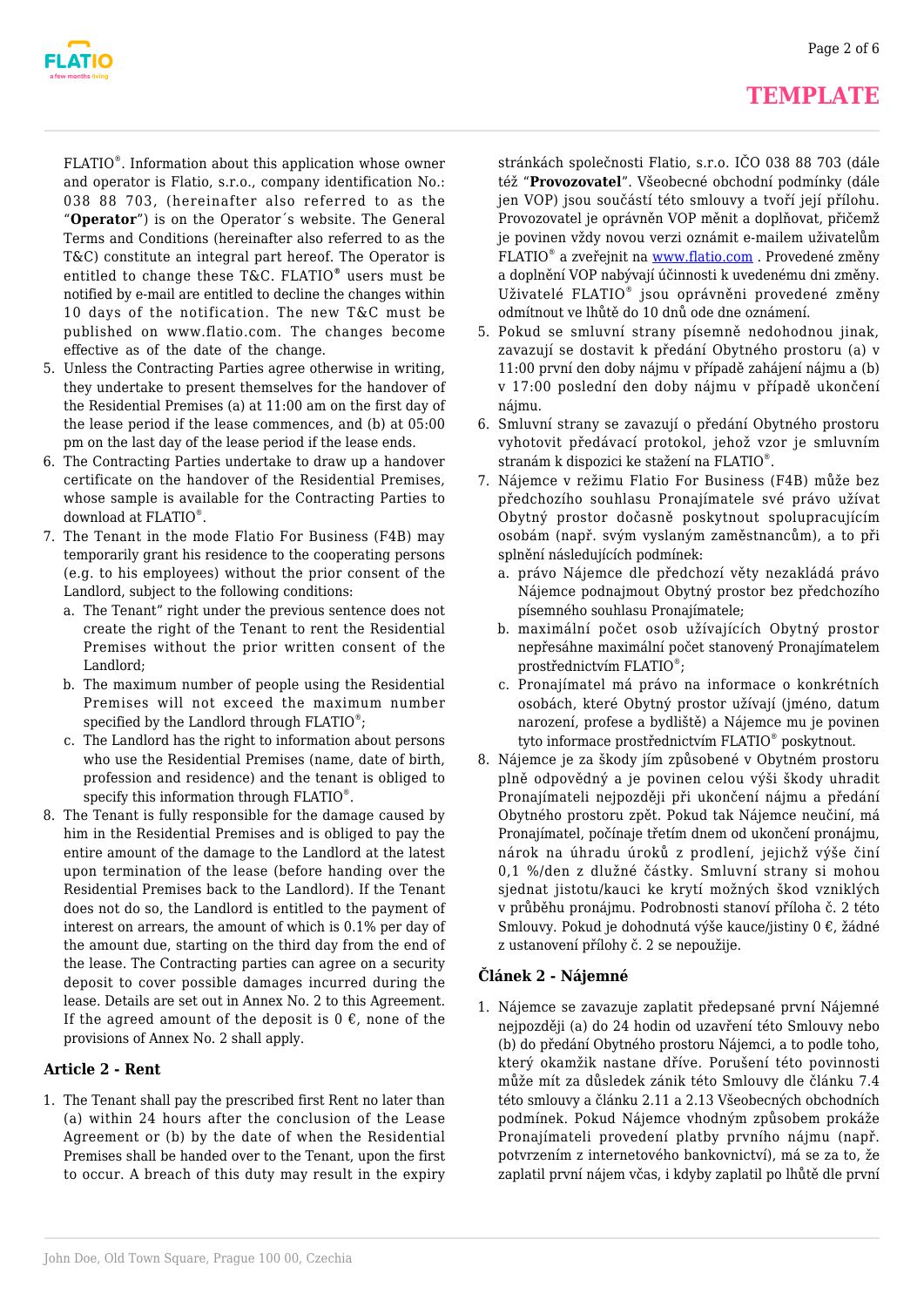

hereof (see Article 7.4 hereof and Article 2.11 and 2.13 General Terms and Conditions). In case the Tenant adequately proves to the Landlord that the first Rent has been paid (e.g. by bank statement from the Internet banking), the Tenant shall be deemed to have paid the first Rent in time, even if the payment was made after the deadline mentioned in the first sentence of this paragraph.

- 2. The payment schedule for the Rent forms Annex No. 1 hereto.
- 3. The charges for utilities connected with the Residential Premises use (electricity, water and sewer rate, Internet) shall be part of the Rent up to 25% of the Rent and shall not be reconciled, unless stipulated otherwise in this Agreement or a written arrangement between the Contracting Parties. The charges in excess of the limit mentioned in the preceding sentence shall be settled by the Tenant after the Landlord documents their amount.
- 4. The Tenant shall settle the Rent by cashless transfer or by payment card through FLATIO® . The Rent shall be deemed duly settled as of the moment of crediting a bank account specified by the Operator in My Housing application.
- 5. The Rent and FLATIO<sup>®</sup> for Business services are invoiced by the Operator. If the first Invoice is not paid properly and in time and the Residential Premises has not yet been handed over to the Tenant, this Agreement may be terminated in analogy to Article 2.12 of the General Terms and Conditions and the Landlord is entitled to rent the Residential premises to any other person.

## **Article 3 - Landlord's Duties**

- 1. The Landlord shall hand over the Residential Premises to the Tenant and maintain them in such condition that the Tenant may use them for the common purpose.
- 2. The Landlord shall make the Residential Premises accessible for the Tenant at the latest on the first day of the lease period. The Residential Premises shall be deemed accessible and taken over in case the Tenant has received the keys and is not prevented from the access to the Residential Premises.
- 3. Without undue delay, however no later than within 24 hours of being notified by the Tenant, the Landlord shall procure a repair of a defect in the Residential Premises which prevents its use for the common purpose, in particular if the heating of the Residential Premises, heating of water, distribution of flowing water, Internet connection or cooker are not functioning (if they are included).
- 4. Upon the Tenant" request, the Landlord shall prove within five working days of the Tenant" request his entitlement to let the Residential Premises to the Tenant for temporary use.
- 5. The Landlord is obliged to hand over the Residential Premises to the Tenant clean and tidy and to inform him of the house rules valid and effective in the building where the Residential Premises are located (if such house rules

věty tohoto odstavce.

- 2. Rozpis plateb Nájemného (platební kalendář) tvoří přílohu č. 1 této Smlouvy.
- 3. Poplatky za služby spojené s užíváním Obytného prostoru (elektřina, plyn, vodné, stočné, internet) jsou až do výše 25 % z Nájemného součástí Nájemného a nevyúčtovávají se, pokud tato Smlouva nebo písemná dohoda smluvních stran nestanoví jinak. Poplatky nad rámec uvedený v předchozí větě je povinen uhradit Nájemce poté, co mu Pronajímatel prokáže jejich výši.
- 4. Nájemné je Nájemce oprávněn hradit bezhotovostním převodem nebo platební kartou přes FLATIO® . Nájemné se považuje za řádně uhrazené okamžikem připsání celé částky Nájemného na účet určený Provozovatelem v aplikaci Mé bydlení.
- 5. Nájemné a služby FLATIO® for Business jsou hrazeny na základě faktur vystavených Provozovatelem. Nebude-li faktura za první nájem uhrazena řádně a včas a Obytný prostor dosud nebyl Nájemci předán, může tato Smlouva zaniknout analogicky dle článku 2.12 Všeobecných obchodních podmínek a Pronajímatel je oprávněn pronajmout Obytný prostor jakékoli jiné osobě.

## **Článek 3 - Povinnosti Pronajímatele**

- 1. Pronajímatel je povinen předat Nájemci a udržovat Obytný prostor v takovém stavu, aby jej Nájemce mohl užívat k obvyklému účelu bydlení.
- 2. Pronajímatel je povinen zpřístupnit Nájemci Obytný prostor nejpozději první den doby nájmu. Obytný prostor je zpřístupněn a předán, obdržel-li Nájemce klíče a nebrání mu nic v přístupu do Obytného prostoru.
- 3. Bez zbytečného odkladu, nejpozději však do 24 hodin od oznámení Nájemce, se Pronajímatel zavazuje zajistit opravu vad Obytného prostoru, které brání jeho užívání k obvyklému účelu bydlení, zejména nefunkční vytápění prostor, ohřev teplé vody, distribuce tekoucí vody, Internet nebo sporák (pokud jsou součástí).
- 4. Pronajímatel je povinen na žádost Nájemce prokázat oprávnění přenechat Nájemci Obytný prostor k dočasnému užívání (např. výpisem z katastru nemovitostí), a to nejpozději do pěti pracovních dnů od požadavku Nájemce.
- 5. Pronajímatel je povinen předat Nájemci Obytný prostor uklizený a seznámit jej s místním domovním řádem platným a účinným v domě, ve kterém se Obytný prostor nachází (pokud takový domovní řád existuje).

## **Článek 4 - Povinnosti Nájemce**

- 1. Nájemce je povinen řádně a včas hradit Nájemné.
- 2. Nájemce se zavazuje užívat předmět nájmu řádně, za podmínek stanovených touto Smlouvou a výhradně k účelu dočasného bydlení.
- 3. Nájemce je povinen dodržovat pravidla pro chování v domě obsažená v domovním řádu.
- 4. Nájemce je povinen bez zbytečného odkladu oznámit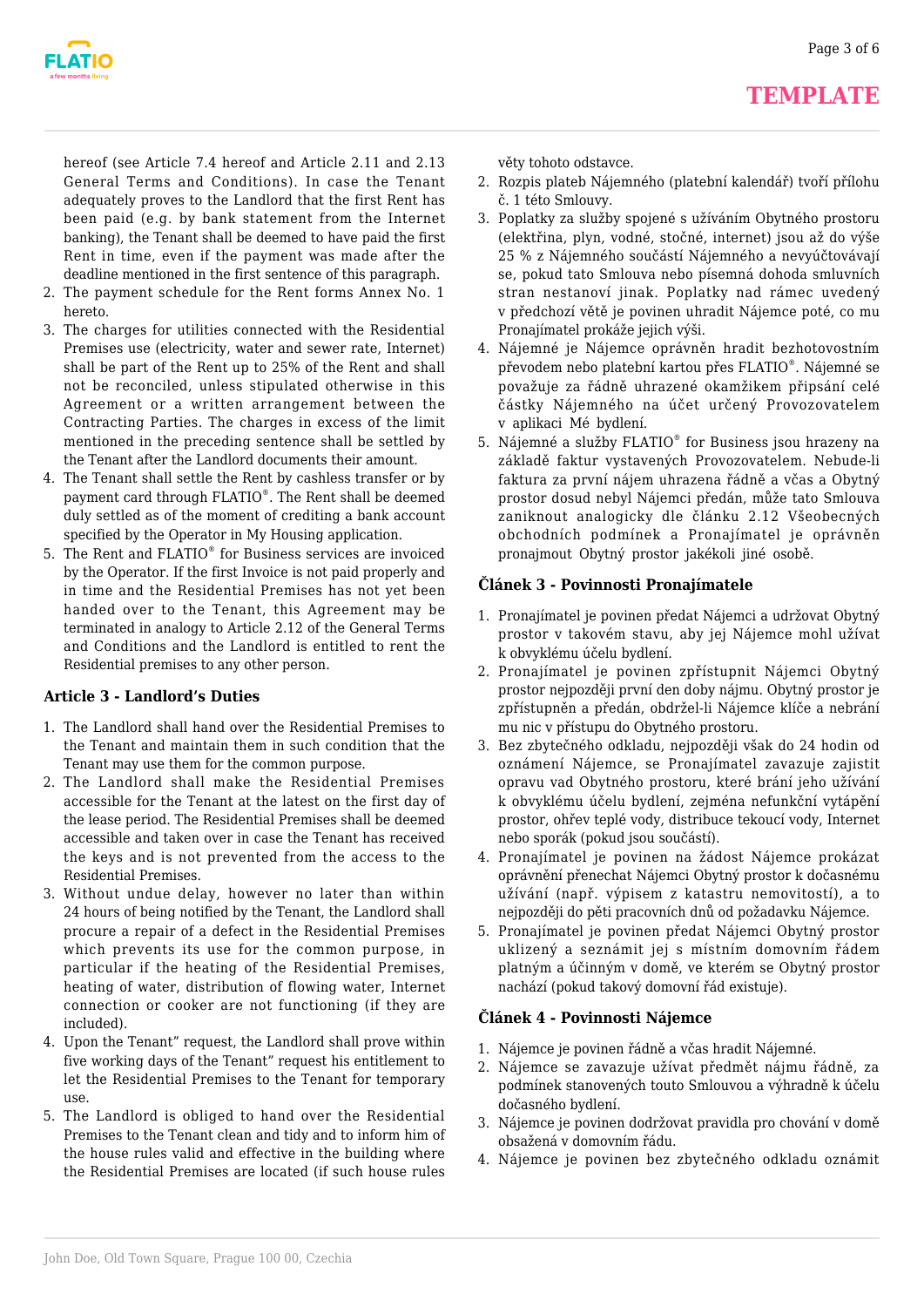**TEMPLATE**



exist).

#### **Article 4 - Tenant's Duties**

- 1. The Tenant is obliged to pay the Rent in a due and timely manner.
- 2. The Tenant shall use the subject of the lease in a due manner, under the conditions stipulated hereby and solely for the purpose of temporary living.
- 3. In particular, the Tenant is obliged to observe the rules of conduct contained in the House Rules.
- 4. The Tenant shall without undue delay notify the Landlord of all necessary repairs to be done by the Landlord and to enable the Landlord their performance.
- 5. On the termination of the lease, the Tenant is obliged to hand over the Residential Premises to the Landlord cleaned and in the condition in which the Tenant took them over at the beginning of the lease.

#### **Article 5 - Termination of Lease**

- 1. The lease established hereby may be terminated pursuant to a written agreement between the Contracting Parties at any time.
- 2. The Tenant has the right to terminate this Agreement without any reason and without a notice period pursuant to a written notice of withdrawal by the day of the handover of the Residential Premises according to this Agreement. The details are set out in Article 3.1 of the T&C.
- 3. The Tenant is entitled to withdraw from this Agreement without a notice period pursuant to a written notice of withdrawal, in the event that:
- 4. the Landlord fails to fulfill its duty under Article 3.3 hereof even within 48 hours of being delivered the notification, or
- 5. Landlord fails to fulfill its duty under Article 3.4 hereof, or
- 6. the Residential Premises cease to be fit for use for the common purpose.
- 7. The Landlord is entitled to withdraw from this Agreement with a 3-day notice period pursuant to a written notice of withdrawal delivered to the Tenant, in the event that:
- 8. the Tenant is in delay with the payment of the Rent or any other monetary debt hereunder for longer than 7 days,
- 9. the Tenant has subleased the Residential Premises or any part thereof to a third person without the Landlord's previous written consent,
- 10. the Tenant has repeatedly breached his duties ensuing from the House Rules despite a written notice of the Landlord,
- 11. the Tenant has made building adaptations to the Residential Premises without the Landlord's previous written consent, or
- 12. the Tenant failed to present himself for the handover of the Residential Premises even within 7 days of the first day of the lease period. The Tenant is not entitled to a refund of the first Rent, the amount of which corresponds to the contractual penalty for breach of this Agreement.

Pronajímateli potřebu oprav, které je povinen provést Pronajímatel, a umožnit jejich provedení.

5. Nájemce je povinen při ukončení nájmu předat Obytný prostor Pronajímateli uklizený a ve stavu, v jakém jej na počátku doby nájmu od Pronajímatele přebíral.

## **Článek 5 - Ukončení nájmu**

- 1. Na základě písemné dohody smluvních stran může být nájemní vztah založený touto Smlouvou ukončen kdykoli.
- 2. Nájemce má právo tuto smlouvu jednostranně ukončit bez udání důvodu výpovědí bez výpovědní doby s okamžitým účinkem ke dni doručení Pronajímateli, a to nejpozději do dne předání Obytného prostoru v souladu s touto Smlouvou. Podrobnosti jsou stanoveny v článku 3.1 VOP.
- 3. Nájemce má právo ukončit tuto Smlouvu bez výpovědní lhůty na základě písemné výpovědi doručené Pronajímateli, pokud:
	- a. Pronajímatel nesplní svou povinnost dle článku 3.3 této Smlouvy ani do 48 hodin od doručení oznámení Pronajímateli, nebo
	- b. Pronajímatel nesplní svou povinnost dle článku 3.4 této Smlouvy, nebo
	- c. Obytný prostor přestane být způsobilý užívání k obvyklému účelu.
- 4. Pronajímatel má právo ukončit tuto Smlouvu s 3denní výpovědní lhůtou na základě písemné výpovědi doručené Nájemci, pokud:
	- a. je Nájemce v prodlení déle než 7 dnů s úhradou Nájemného nebo jakéhokoli jiného peněžitého dluhu založeného touto Smlouvou,
	- b. Nájemce poskytl Obytný prostor nebo jeho část do podnájmu třetí osobě bez předchozího písemného souhlasu Pronajímatele,
	- c. Nájemce přes písemnou výzvu Pronajímatele znovu (tj. opakovaně) porušil povinnosti vyplývající z příslušného domovního řádu,
	- d. Nájemce provádí stavební úpravy na pronajatém Obytném prostoru bez předchozího písemného souhlasu Pronajímatele nebo
	- e. Nájemce se nedostavil k předání Obytného prostoru ani do 7 dnů od prvního dne doby nájmu. Nájemce nemá nárok na vrácení prvního nájemného, jehož výše odpovídá smluvní pokutě za porušení této Smlouvy.
- 5. Pronajímatel má právo ukončit tuto Smlouvu bez výpovědní lhůty na základě písemné výpovědi doručené Nájemci, pokud Nájemce poruší svoji povinnost stanovenou v článku 4. 2 této Smlouvy, nebo pokud překročí počet osob uvedených v rezervaci, nebo pokud se lze důvodně domnívat, že hrozí nikoli nepatrná škoda na Obytném prostoru nebo na vybavení v něm umístěném. Nájemce nemá nárok na vrácení již zaplaceného nájemného, jehož výše odpovídá smluvní pokutě za porušení této Smlouvy a je povinen Obytný prostor vyklidit do jednoho dne od doručení výpovědi.
- 6. Ukončením této Smlouvy nezanikají práva smluvních stran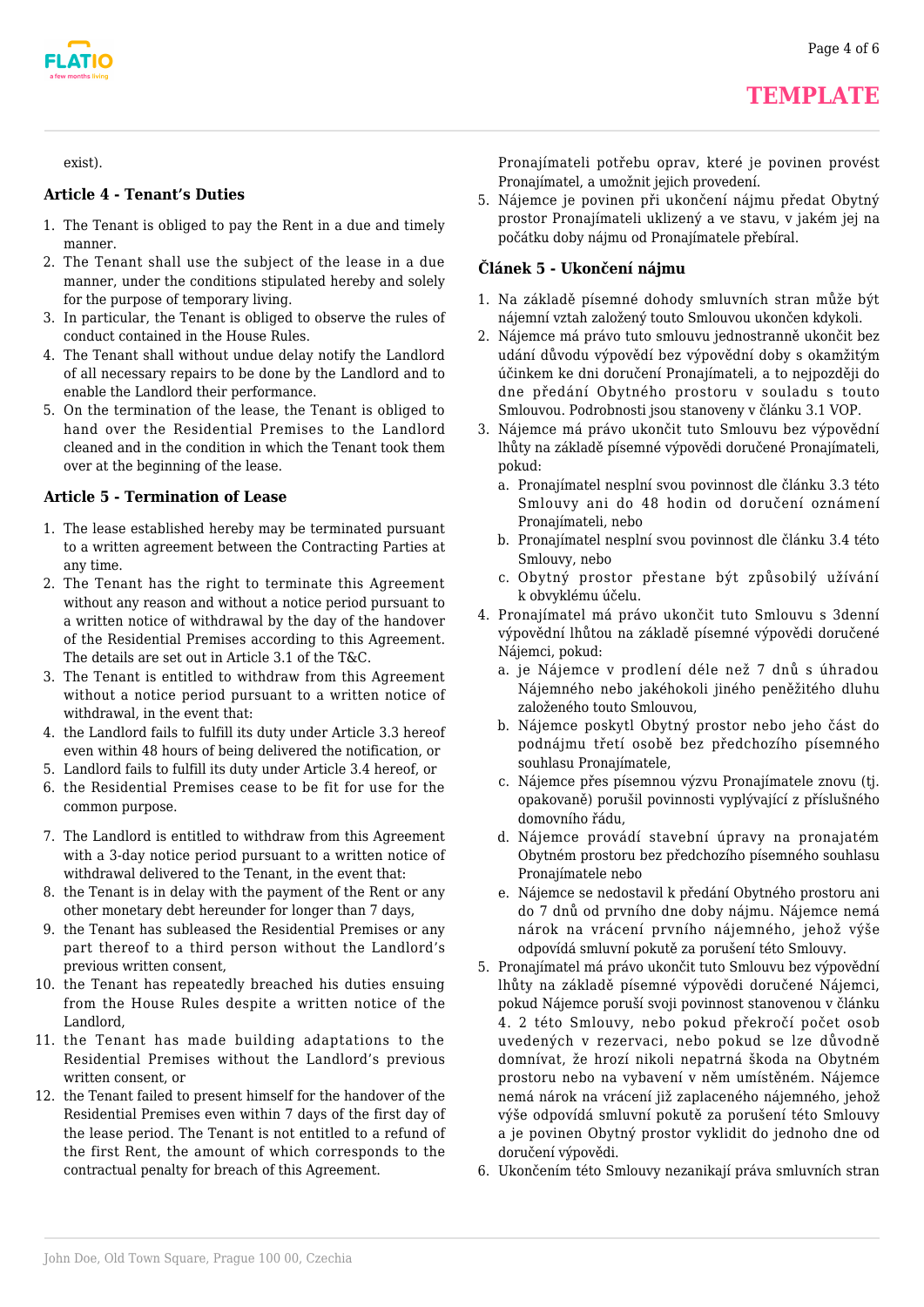

- 13. The Landlord has the right to terminate this Agreement without a notice period pursuant to a written notice of withdrawal, in the case that the Tenant fails to fulfill his duty under Article 4. 2 hereof, or if the number of persons listed in the reservation is exceeded, or if it can reasonably be assumed that there is a damage threat to the Residential Premises or equipment located therein. The Tenant is not entitled to a refund of Rent already paid and is obliged to leave the Residential Premises within one day of delivery of the notice.
- 14. The rights of the Contracting Parties to monetary fulfillments established hereby shall not expire by the termination hereof.
- 15. The parties have the right to terminate this Agreement without giving any reason based on written notice. The notice period is 30 days and starts running from the day of delivery of the notice to the other party.
- 16. If the Tenant is in the consumer" position with the Landlord, the Tenant has the right to withdraw without giving any reason to this Agreement within 14 days of its conclusion with respect to the way of its conclusion. If this Agreement is canceled, the Contracting Parties are entitled to compensation for their costs, i.e if the Tenant has used the residential Premises already during the cancellation period, he must pay to the Landlord a reasonable amount corresponding to the time period of the use of the subject of the lease.

## **Article 6 - Other Provisions**

- 1. The Contracting Parties agree to communicate with each other primarily via FLATIO® . Messages and documents sent to the other Contracting Party via the account at FLATIO® shall be deemed delivered within 24 hours of their dispatch (unless agreed or proved otherwise).
- 2. This Agreement shall be governed by the laws of Germany. Any potential disputes in connection with this Agreement shall be resolved before the courts of Germany with material and territorial jurisdiction.
- 3. All annexes to this Agreement constitute an integral part hereof.
- 4. This Agreement becomes valid and effective as of the date of its conclusion. For details of the moment of conclusion see Article 2.11 of the General Terms and Conditions published at FLATIO® .
- 5. The Contracting Parties stipulate a condition subsequent. In case that the Tenant fails to fulfill the duty to settle the first Rent under Article 2.1 hereof, this Agreement shall become void since its beginning. The Contracting Parties may agree otherwise. In case the Tenant fulfills his duty to settle the first rent under Article 2.1 after the maturity date and the Landlord does not object and claim cancellation of this Agreement within 24 hours, the condition subsequent shall be deemed not to have been met and this Agreement shall continue to be valid and effective.

na peněžitá plnění založená touto Smlouvou.

- 7. Smluvní strany mají právo ukončit tuto Smlouvu bez udání důvodu na základě písemné výpovědi. Výpovědní doba činí 30 dnů ode dne doručení výpovědi druhé smluvní straně.
- 8. Nájemce má právo bez udání důvodu od této Smlouvy s ohledem na způsob jejího uzavření odstoupit, a to do 14 dnů od jejího uzavření, pokud má vůči Pronajímateli postavení spotřebitele. V případě, že dojde ke zrušení smlouvy, mají Smluvní strany nárok na kompenzaci svých nákladů, tzn. jestliže Nájemce užíval Obytný prostor již během lhůty zrušení smlouvy, musí zaplatit Pronajímateli přiměřenou částku, která odpovídá časovému období užívání předmětu pronájmu.

## **Článek 6 - Ostatní ujednání**

- 1. Smluvní strany se dohodly, že spolu budou komunikovat především přes FLATIO® . Zprávy a jiné dokumenty zaslané druhé smluvní straně prostřednictvím příslušného účtu na FLATIO® se mají za doručené nejpozději do 24 hodin od jejich odeslání (pokud nebude domluveno nebo prokázáno jinak).
- 2. Tato Smlouva se řídí německým právem a případné spory vzniklé v souvislosti s touto Smlouvou budou řešeny věcně a místně příslušnými soudy Německu.
- 3. Přílohy této Smlouvy jsou její nedílnou součástí.
- 4. Tato smlouva je účinná okamžikem jejího uzavření. K okamžiku uzavření naleznete blíže viz článek 2.10 obchodních podmínek zveřejněných na FLATIO®
- 5. Smluvní strany si sjednaly rozvazovací podmínku. Nesplníli Nájemce povinnost uhradit první nájem v souladu s článkem 2.1 této Smlouvy, tato Smlouva se od počátku ruší. Smluvní strany se mohou dohodnout jinak. Pokud Nájemce splní svou povinnost uhradit první nájem dle 2.1 této Smlouvy po uplynutí doby splatnosti a Pronajímatel do 24 hodin poté nenamítne zrušení této Smlouvy dle tohoto odstavce, má se za to, že rozvazovací podmínka nebyla naplněna a tato Smlouva trvá.
- 6. Poplatky této smlouvy hradí nájemce.